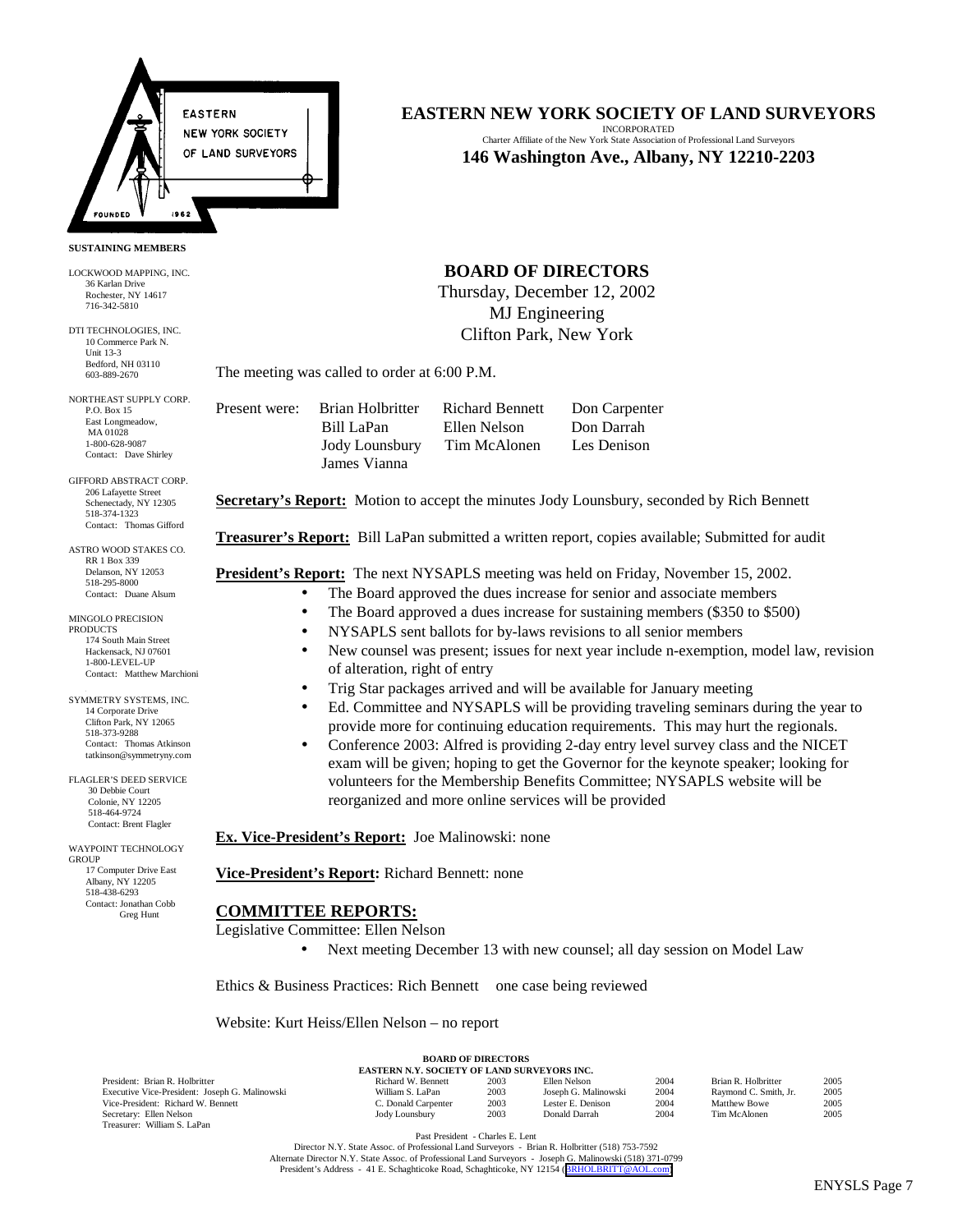

### **SUSTAINING MEMBERS**

LOCKWOOD MAPPING, INC. 36 Karlan Drive Rochester, NY 14617 716-342-5810

DTI TECHNOLOGIES, INC. 10 Commerce Park N. Unit 13-3 Bedford, NH 03110 603-889-2670

NORTHEAST SUPPLY CORP. P.O. Box 15 East Longmeadow, MA 01028 1-800-628-9087 Contact: Dave Shirley

GIFFORD ABSTRACT CORP. 206 Lafayette Street Schenectady, NY 12305 518-374-1323 Contact: Thomas Gifford

ASTRO WOOD STAKES CO. RR 1 Box 339 Delanson, NY 12053 518-295-8000 Contact: Duane Alsum

MINGOLO PRECISION PRODUCTS 174 South Main Street Hackensack, NJ 07601 1-800-LEVEL-UP Contact: Matthew Marchioni

SYMMETRY SYSTEMS, INC. 14 Corporate Drive Clifton Park, NY 12065 518-373-9288 Contact: Thomas Atkinson tatkinson@symmetryny.com

FLAGLER'S DEED SERVICE 30 Debbie Court Colonie, NY 12205 518-464-9724 Contact: Brent Flagler

WAYPOINT TECHNOLOGY GROUP 17 Computer Drive East Albany, NY 12205 518-438-6293 Contact: Jonathan Cobb Greg Hunt

# **EASTERN NEW YORK SOCIETY OF LAND SURVEYORS**

INCORPORATED Charter Affiliate of the New York State Association of Professional Land Surveyors **146 Washington Ave., Albany, NY 12210-2203**

Scholastic Development: Ellen Nelson

Scholarship interviews for Paul Smith's held

- ENYSLS Jonathan Bauer \$500 and Joe McGraw \$500
- John Gay and Ives Turner Scholarships: Robert Stickney \$1400
- Shaw Fund: Joe McGraw \$1000

Conference Committee 2005: Ellen Nelson

- Next meeting of NYSAPLS Ad-Hoc Conference Committee will be December 3 at Erdman Anthony at 10:00AM
- Eastern conference committee to coordinate the local efforts: Ellen Nelson, Chair Brian Holbritter, Brian Magee, Joe Malinowski, Jody Lounsbury, Don Carpenter; Jim Vianna; Jeff Ostertag

Meeting held Wednesday November 20 at Erdman Anthony attended by Brian Magee and Jeff Ostertag; **we will meet before executive board meetings at 4:30 PM for 1 hour. Next meeting January 9 at 4:30, the next will be Feb. 13.**

Continuing Education: Chuck Lent/Jody Lounsbury – no report

Program: Les Denison

- NYS DEC
	- March: Presentation by someone who climbed Mt. Everest

Membership: Bill Nettleton/Ellen Nelson

- Steve Elsbree new Senior member
- NYSAPLS sent membership applications to non-member licensees who have not been members within the last 2 years providing membership for 2003 at 2002 cost.

Handbook: Jody Lounsbury no report

Finance: none

Public Relations: Home Show: Jim Vianna will chair

- sign-up sheets for January meeting
- **dates of show February 7-8-9**
- **need updated proprietor's list**

**Old Business**: Work Weekend at NYSAPLS Saturday November 23, 2003 Shane Porter, Davis Schmidt, and Ellen Nelson participated

| <b>BOARD OF DIRECTORS</b>                          |                     |      |                      |      |                       |      |  |
|----------------------------------------------------|---------------------|------|----------------------|------|-----------------------|------|--|
| <b>EASTERN N.Y. SOCIETY OF LAND SURVEYORS INC.</b> |                     |      |                      |      |                       |      |  |
| President: Brian R. Holbritter                     | Richard W. Bennett  | 2003 | Ellen Nelson         | 2004 | Brian R. Holbritter   | 2005 |  |
| Executive Vice-President: Joseph G. Malinowski     | William S. LaPan    | 2003 | Joseph G. Malinowski | 2004 | Raymond C. Smith, Jr. | 2005 |  |
| Vice-President: Richard W. Bennett                 | C. Donald Carpenter | 2003 | Lester E. Denison    | 2004 | Matthew Bowe          | 2005 |  |
| Secretary: Ellen Nelson                            | Jody Lounsbury      | 2003 | Donald Darrah        | 2004 | Tim McAlonen          | 2005 |  |
| Treasurer: William S. LaPan                        |                     |      |                      |      |                       |      |  |

Past President - Charles E. Lent

Director N.Y. State Assoc. of Professional Land Surveyors - Brian R. Holbritter (518) 753-7592 Alternate Director N.Y. State Assoc. of Professional Land Surveyors - Joseph G. Malinowski (518) 371-0799<br>President's Address - 41 E. Schaghticoke Road, Schaghticoke, NY 12154 ([BRHOLBRITT@AOL.com\)](mailto:BRHOLBRITT@AOL.com)